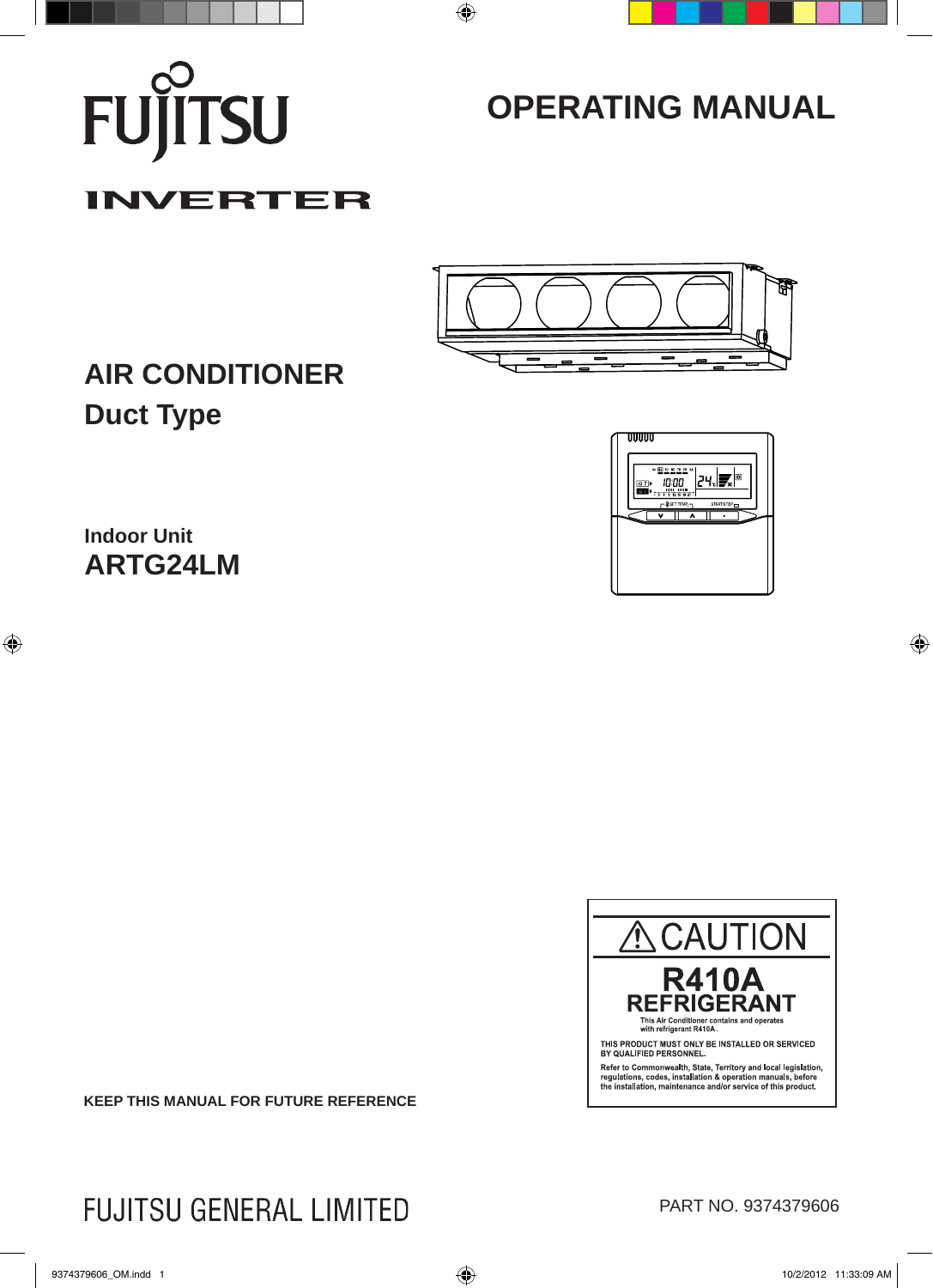# **CONTENTS**

TEMPERATURE SET BACK TIMER ......................11 ECONOMY OPERATION ...................................... 12 CLEANING AND CARE ......................................... 12 TROUBLESHOOTING .......................................... 13 OPERATING TIPS ................................................. 14 SELF-DIAGNOSIS ................................................ 16 TEMPERATURE AND HUMIDITY RANGE ........... 16

# **SAFETY PRECAUTIONS**

l **Before using the appliance, read these "SAFETY PRECAUTIONS" thoroughly and operate in the correct way.** l **The instructions in this section all relate to safety; be sure to maintain safe operating conditions.**

**. "DANGER", "WARNING" and "CAUTION" have the following meanings in these instructions:** 

| <b>DANGER</b>  | This mark indicates procedures which, if improperly performed, are most likely to result<br>in the death of or serious injury to the user or service personnel.                                                                                                        |
|----------------|------------------------------------------------------------------------------------------------------------------------------------------------------------------------------------------------------------------------------------------------------------------------|
| <b>WARNING</b> | This mark indicates procedures which, if improperly performed, might lead to the death<br>or serious injury of the user or service personnel.                                                                                                                          |
| <b>CAUTION</b> | This mark indicates procedures which, if improperly performed, might possibly result in<br>personal harm to the user, or damage to property.                                                                                                                           |
| <b>DANGER</b>  | • Do not attempt to install this air conditioner by yourself.<br>. This unit contains no user-serviceable parts. Always consult authorized service personnel<br>for repairs.                                                                                           |
|                | • When moving, consult authorized service personnel for disconnection and installation of<br>the air conditioner.                                                                                                                                                      |
|                | . Do not become excessively chilled by staying for many hours in the direct cooling airflow.<br>• Do not insert fingers or objects into the outlet port or intake grilles.                                                                                             |
|                | • Do not start and stop air conditioner operation by turning off the electrical breaker and so on.<br>. In the event of a malfunction (burning smell, etc.), immediately stop operation, turn off the<br>electrical breaker, and consult authorized service personnel. |
|                | . In the event of refrigerant leakage, be sure to keep away from fire or any flammables.<br>(consult authorized service personnel)                                                                                                                                     |
| <b>CAUTION</b> | . Provide occasional ventilation during use.                                                                                                                                                                                                                           |
|                | • Do not direct air flow at fireplaces or heating apparatus.                                                                                                                                                                                                           |
|                | . Do not climb on, or place objects on, the air conditioner.<br>. Do not hang objects from the indoor unit.                                                                                                                                                            |
|                | • Do not set flower vases or water containers on top of air conditioners.                                                                                                                                                                                              |
|                | . Do not expose the air conditioner directly to water.                                                                                                                                                                                                                 |
|                | . Do not operate the air conditioner with a wet hand. An electric shock may result.                                                                                                                                                                                    |
|                | . Do not touch the switches with sharp objects.                                                                                                                                                                                                                        |
|                | . Turn off power source when not using the unit for extended periods.                                                                                                                                                                                                  |
|                | • Always turn off the electrical breaker whenever cleaning the air conditioner or changing the<br>air filter.                                                                                                                                                          |
|                | • Connection valves become hot during Heating; handle with care.                                                                                                                                                                                                       |
|                | • Check the condition of the installation stand for damage.                                                                                                                                                                                                            |
|                | • Do not place animals or plants in the direct path of the air flow.                                                                                                                                                                                                   |
|                | . When restarting after a long period of disuse in the winter, turn the power switch on at least<br>12 hours before starting the unit.                                                                                                                                 |
|                | • Do not drink the water drained from the air conditioner.<br>• Do not use the air conditioner for other purposes. In order to avoid any quality deterioration,<br>do not use the unit for cooling precision instruments, food, planets, animals or works of<br>art.   |
|                | • Do not apply any heavy pressure to radiator fins.                                                                                                                                                                                                                    |
|                | • Operate only with air filters installed.                                                                                                                                                                                                                             |
|                | . Do not block or cover the intake grille and outlet port.                                                                                                                                                                                                             |
|                | • Ensure that any electronic equipment is at least 1m away from either the indoor or outdoor<br>units.                                                                                                                                                                 |
|                | • Avoid installing the air conditioner near a fireplace or other heating apparatus.                                                                                                                                                                                    |
|                | . When installing the indoor and outdoor units, take precautions to prevent access by in-<br>fants.                                                                                                                                                                    |
|                | • Do not use inflammable gases near the air conditioner.                                                                                                                                                                                                               |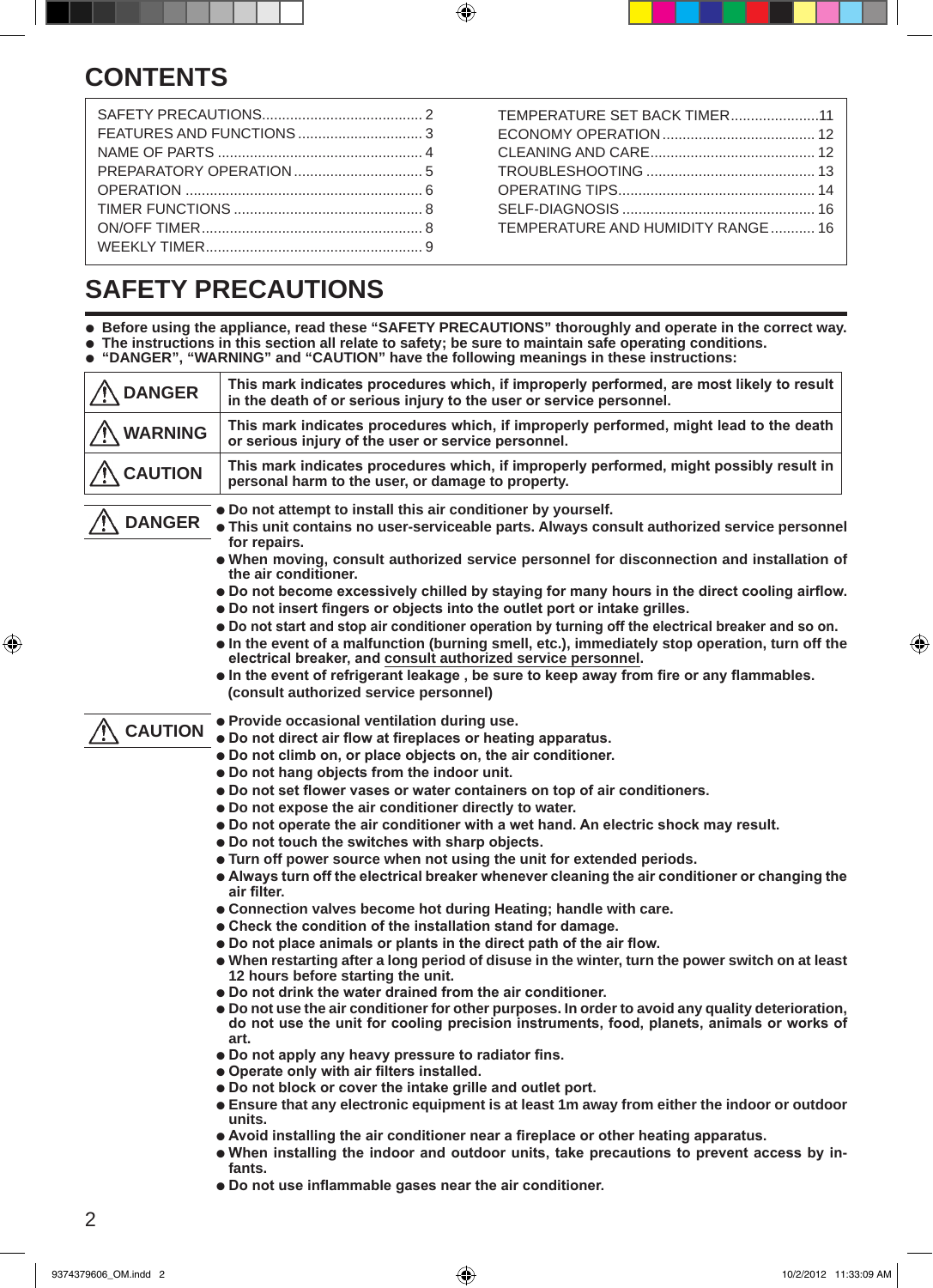### **SAFETY PRECAUTIONS**

### **CAUTION**

l **This appliance is not intended for use by persons (including children) with reduced physical, sensory or mental capabilities, or lack of experience and knowledge, unless they have been given supervision or instruction concerning use of the appliance by a person responsible for their safety.**

 **Children should be supervised to ensure that they do not play with the appliance.**

- $\bullet$  **If you see lightning or hear thunder, there might be a lightning strike. To prevent electric shock hazard, turn off the air conditioner by using the remote controller, and do not touch the unit or the power plug during thunderstorm.**
- l **Do not place any other electrical products or household belongings under indoor unit or outdoor unit. Dripping condensation from the unit might get them wet, and may cause damage or malfunction of your property.**
- l **Keep clean and tidy around the outdoor unit, and do not place the things around it. If it is covered with fallen leaves, there could be an infiltration of small animals or insects whose contact with the internal electrical components leads to the product malfunction.**
- l **Do not stand on unstable steps when operating or cleaning the air conditioner. It may overturn and can cause the injury.**

### **FEATURES AND FUNCTIONS**

### **Energy saving and Comfortable function Remote controller**

### **INVERTER**

At the start of operation, large amount of power is used to bring the room quickly to the desired temperature. Afterwards, the unit automatically switches to a low power setting for economic and comfortable operation.

### **ECONOMY OPERATION**

When ECONOMY operation mode is operated, the room temperature will be little higher than the set-temp under cooling mode and lower than set-temp under heating mode. Therefore, the ECONOMY mode is able to save more energy than other normal mode.

### **AUTO CHANGEOVER**

The operation mode (cooling, dry, heating) is switched automatically to maintain the set temperature, and the temperature is kept constant at all times.

### **n** Convenient function

### **WEEKLY TIMER**

Use this timer function to set operating times for each day of the week. Use the DAY OFF setting to switch off timed operation for a selected day in the coming week. Because all days can be set together, the weekly timer can be used to repeat the timer settings for all of the days.

### **TEMPERATURE SET BACK TIMER**

Use this timer function to change the set temperature in the operation times set for each day of the week. This can be used together with other timer settings.

### **WIRED REMOTE CONTROLLER**

The wired remote controller allows convenient control of indoor unit operation.

### **WIRELESS REMOTE CONTROLLER (OPTION)**

The optional wireless remote controller can be used. When you use remote controller, there are following different points as compared with using wired remote controller.

[The additional function for wireless ones]

- SLEEP timer
- TIMER
- 10 °C HEAT operation

And you can use both wireless and wired remote controller simultaneously. (But function is limited.)

[The restricted functions for wired ones]

- Weekly timer
- Temperature set back timer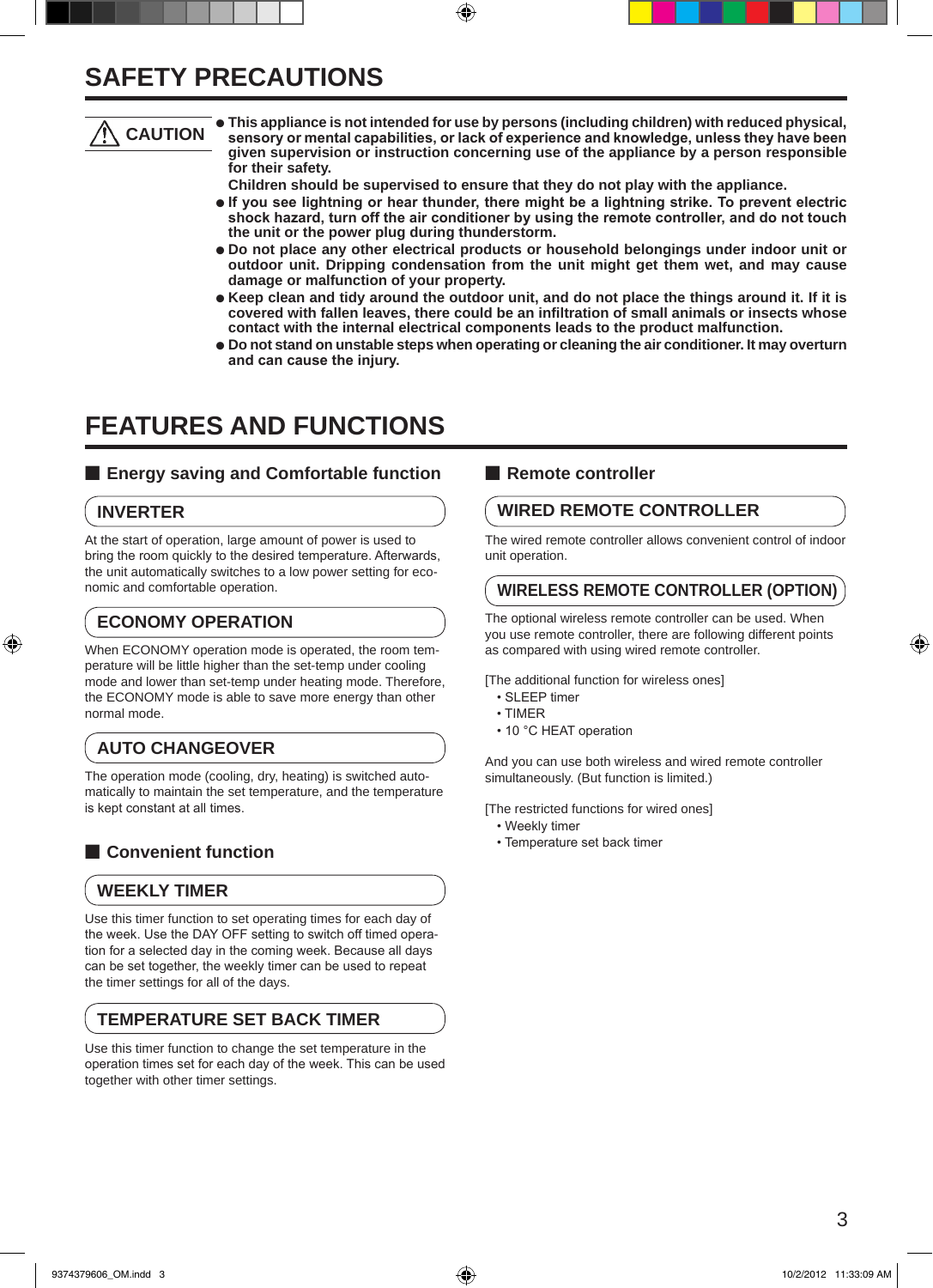### **NAME OF PARTS**

### **Remote controller**



- **START/STOP button**
- **SET TEMP. (temperature) button**
- **MODE button**
- **FAN button**
- **ECONOMY button**
- **TIMER MODE (CLOCK AD-JUST) button**
- **DAY (DAY OFF) button**
- **SET BACK button**
- **SET TIME ( < > ) button**
- **TIMER DELETE button**
- **TIMER SET button**
- **Vertical airflow direction and Swing button**\*1
- **Horizontal airflow direction and Swing button**\*2
- **MAINTENANCE(FILTER RE-SET) button**#1
- **Operation lamp**
- **Timer and Clock indicator**
- **Operation mode indicator**
- **Fan speed indicator**
- **Operation lock indicator**
- **Temperature indicator**
- **Function indicator B<sub>24</sub>** Defrost indicator
	- **Thermo sensor indicator**
	- ECO **ECONOMY indicator**
	- **Vertical swing indicator**\*3
	- **田** Filter indicator<sup>#1</sup>
- \*1~3 These functions cannot be used. (Please also see the operating manual of the option when using it with options, etc.)
- #1 Can be used if set correctly during installation. Please consult authorized service personnel when using this function.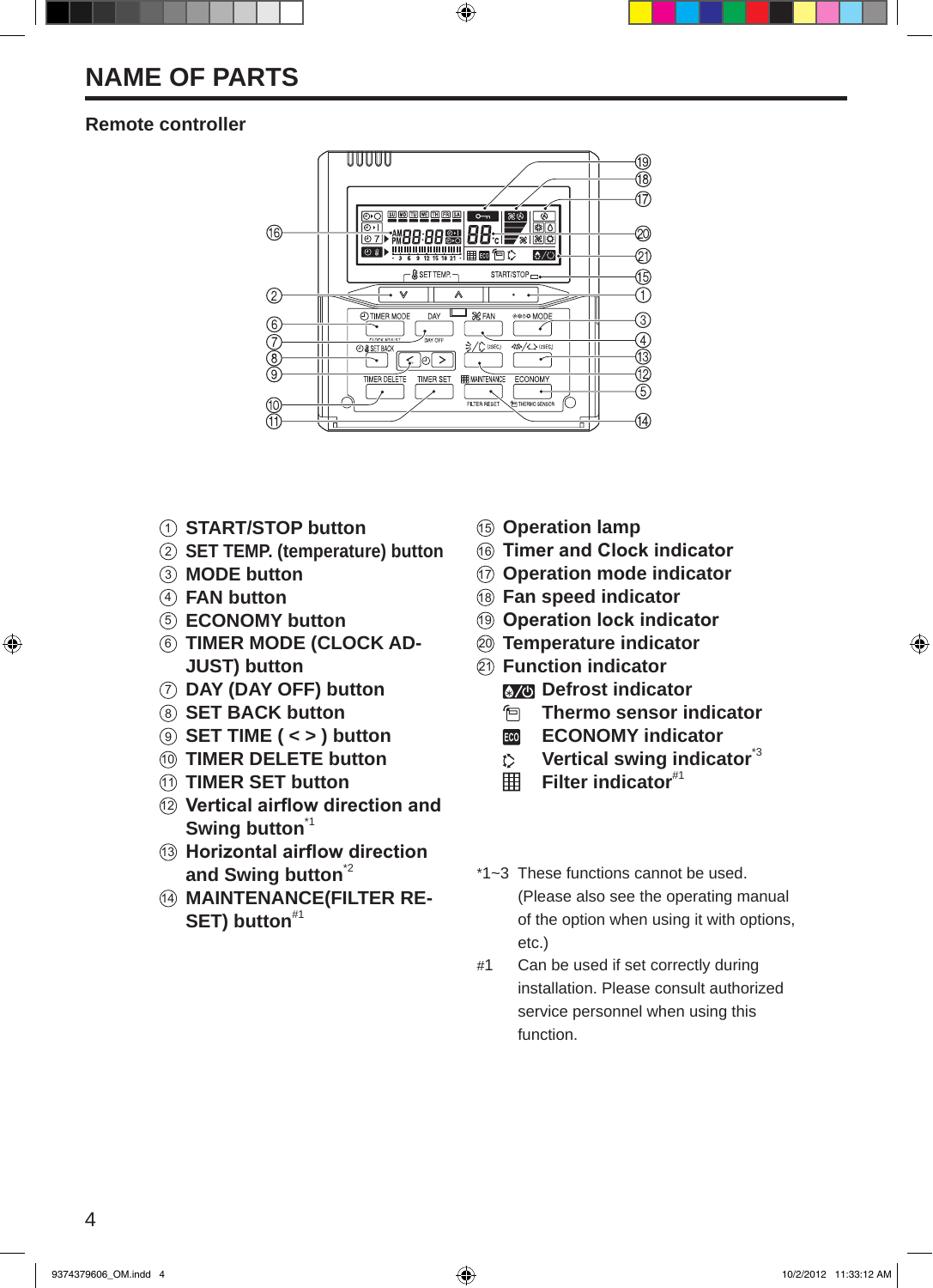# **PREPARATORY OPERATION**

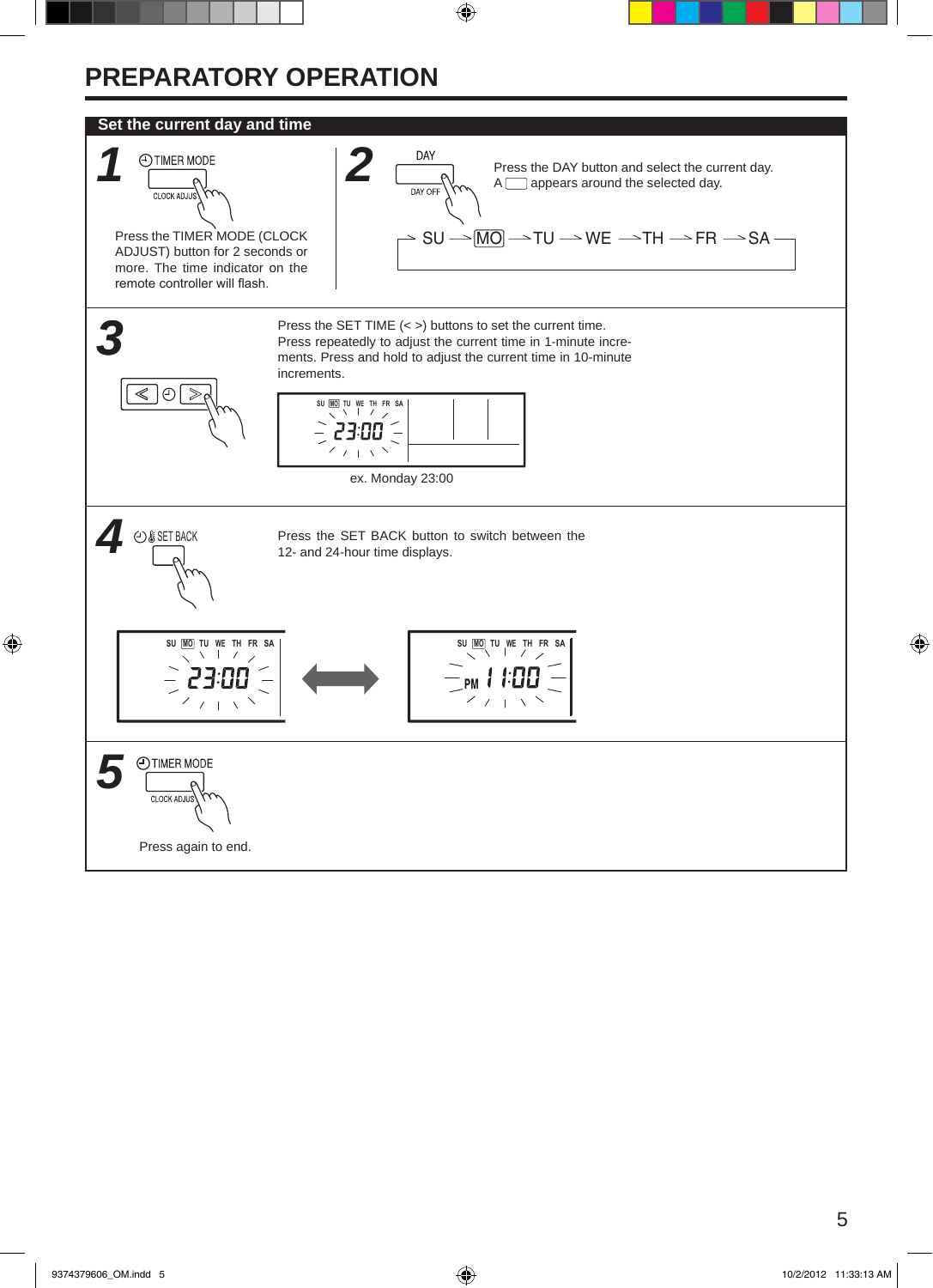### **OPERATION**

**Instructions relating to heating (\*) are applicable only to "HEAT & COOL MODEL" (Reverse Cycle).**







Press the ECONOMY button to start or stop ECONOMY operation.

For details on the function, refer to page 12.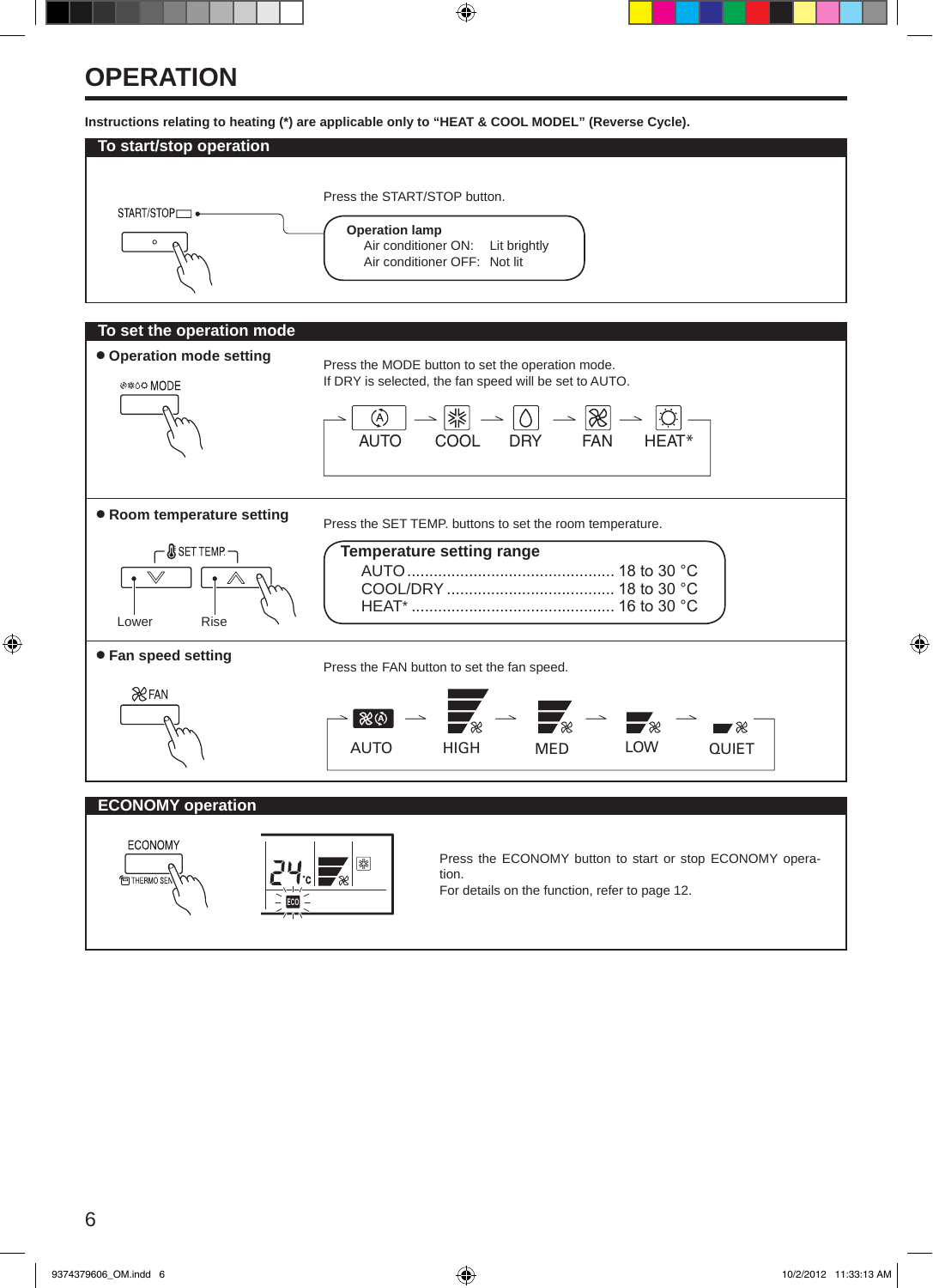### **OPERATION**

### **Room temperature sensor selection**

l **This function is locked at the factory. In order to detect the room temperature correctly, consult authorized service personnel when using this function.**



Press the ECONOMY button for more than 2 seconds to select whether the room temperature is detected at the indoor unit or the remote controller.

When the  $\Box$  thermo sensor indicator appears, the room temperature is detected at the remote controller.



### $\mathbf{H}$  NOTES

If this function is locked, the location where the room temperature is detected cannot be changed and the  $\bullet$  mark flashes when the ECONOMY button is pushed for 2 seconds or more.

#### **Child lock function**



Press the DAY (DAY OFF) button and TIMER SET button simultaneously for 2 seconds or more to activate the child lock function and lock all of the buttons on the remote controller except the START/STOP button, SET TEMP. buttons, MODE button, and FAN button. Press the buttons again for 2 seconds or more to deactivate the child lock function.



When the child lock function is activated, the  $\bullet$  mark appears.If any button is pressed during the child lock, the *CL* indicator flashes.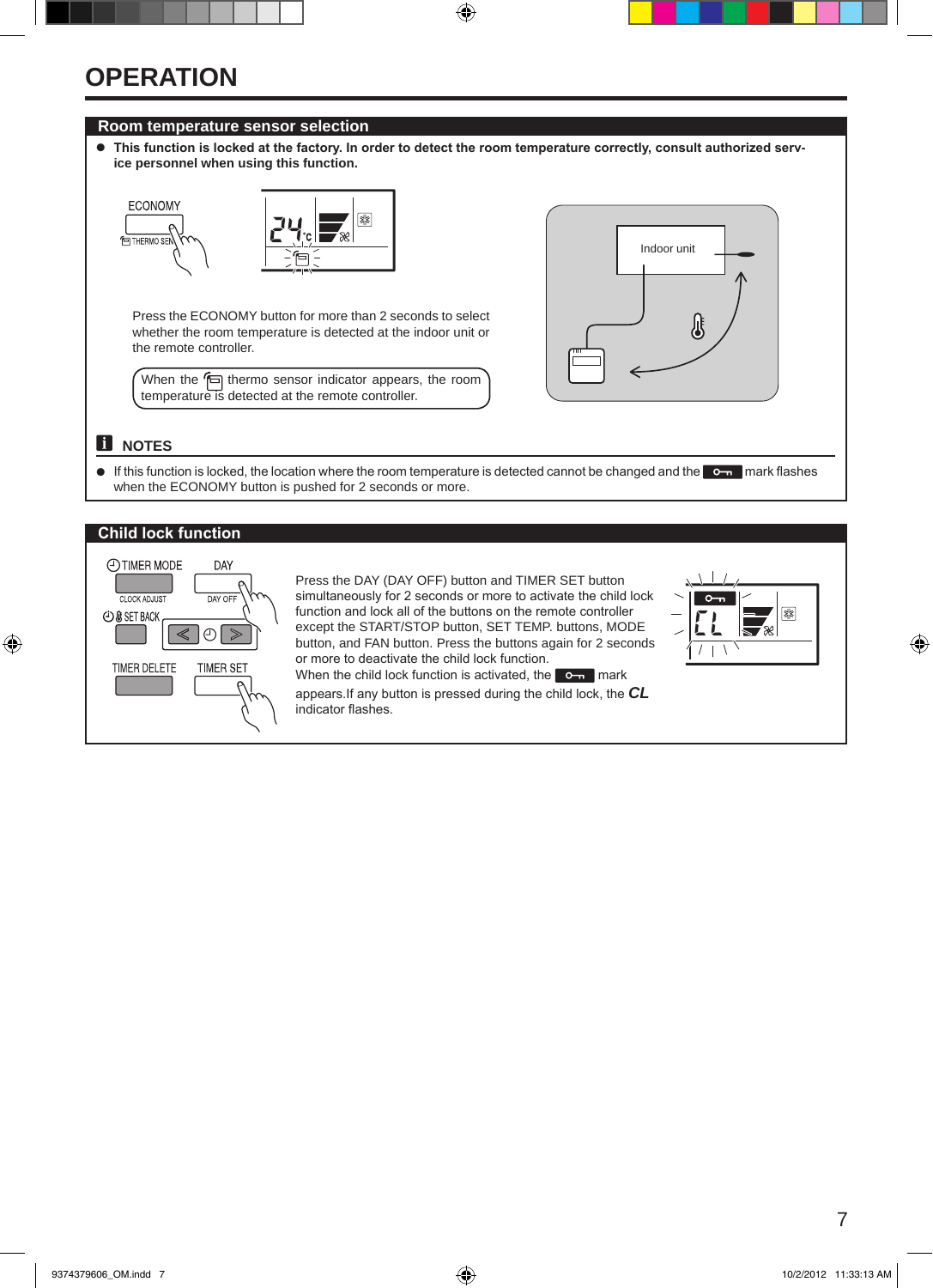# **TIMER FUNCTIONS**



### **OFF timer (See page 8.)**

Use this timer function to stop air conditioner operation. The timer operates and air conditioner operation stops after the set time has passed. The timer can be set up to 24 hours in advance.



#### **ON timer (See page 8.)**

Use this timer function to start air conditioner operation. The timer operates and air conditioner operation starts after the set time has passed. The timer can be set up to 24 hours in advance.



#### **WEEKLY timer (See page 9.)**

Use this timer function to set operating times for each day of the week. Use the DAY OFF setting to switch off timed operation for a selected day in the coming week. Because all days can be set together, the weekly timer can be used to repeat the timer settings for all of the days.



### **Temperature SET BACK timer (See page 11.)**

Use this timer function to change the set temperature in the operation times set for each day of the week. This can be used together with other timer settings.

### **ON/OFF TIMER**

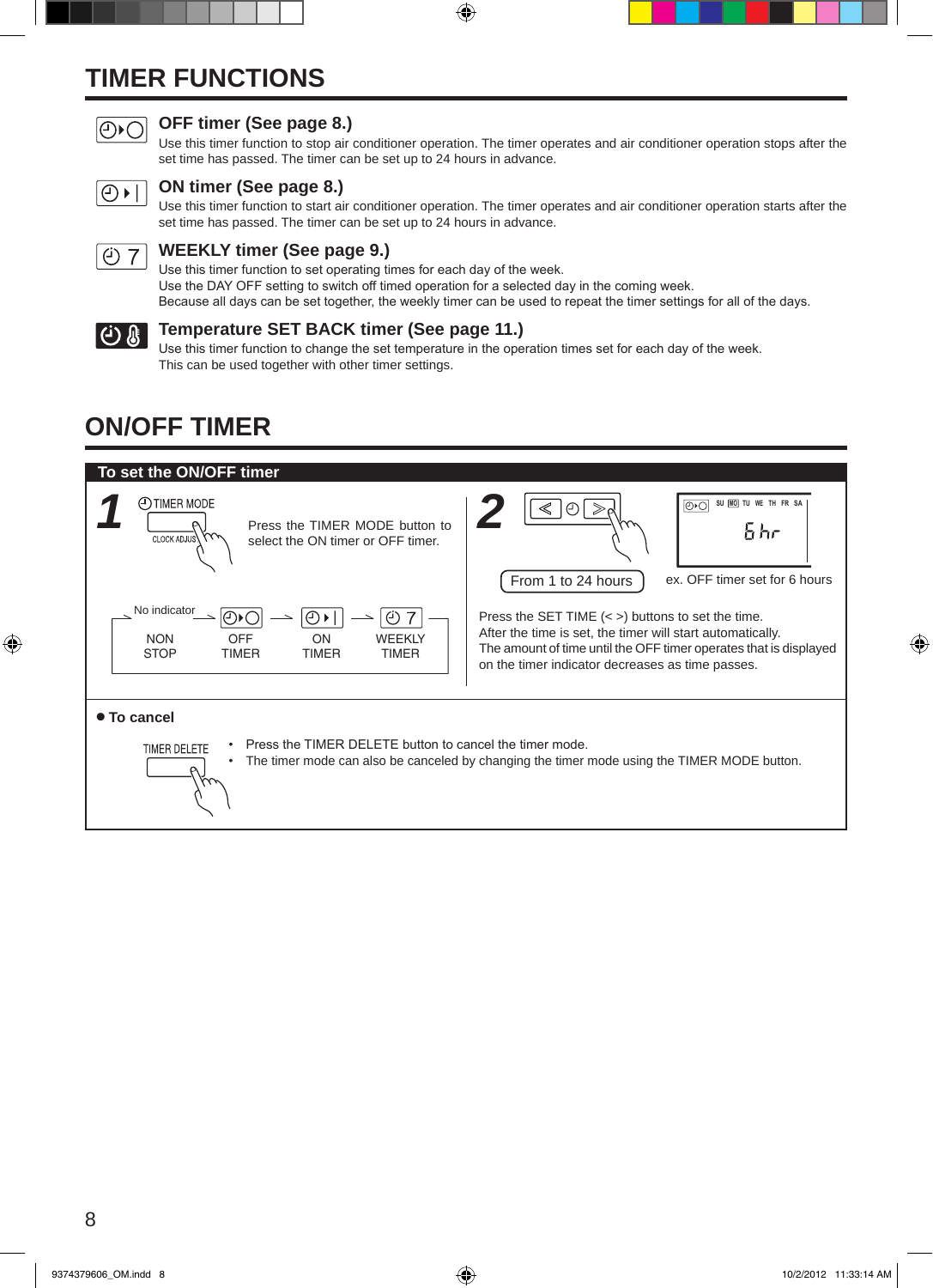# **WEEKLY TIMER**



#### $\bullet$  The operating time can be set in 30-minute increments only.

- The OFF time can be carried over to the next day.
- l The ON timer and the OFF timer functions cannot be set using the weekly timer. Both an ON and OFF time must be set.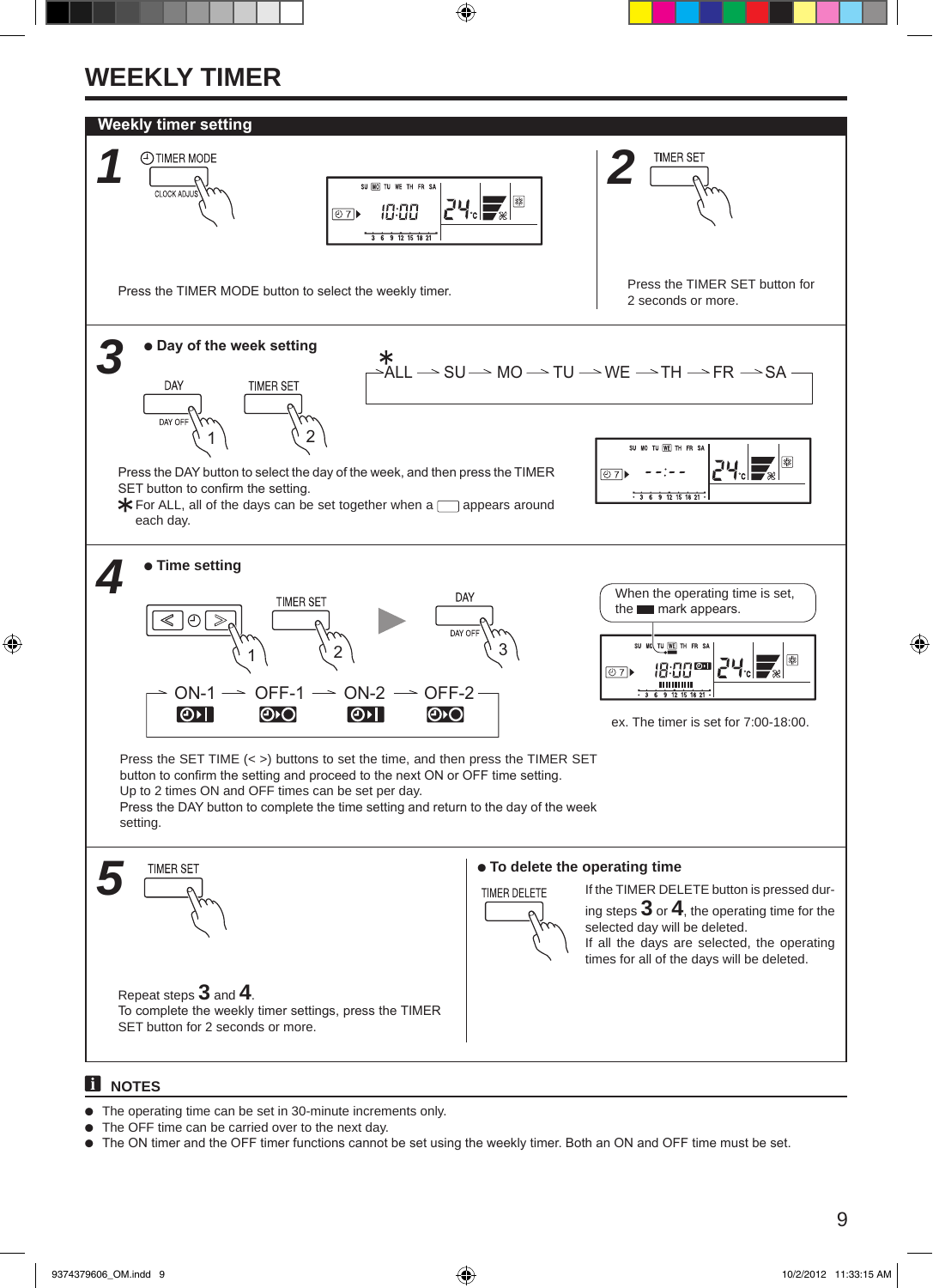# **WEEKLY TIMER**



### **f** NOTES

- **•** The DAY OFF setting is only available for days for which weekly settings already exist.
- If the operating time carries over to the next day (during a next day setting), the effective DAY OFF range will be set as shown below.



● The DAY OFF setting can only be set 1 time. The DAY OFF setting is cancelled automatically after the set day has passed.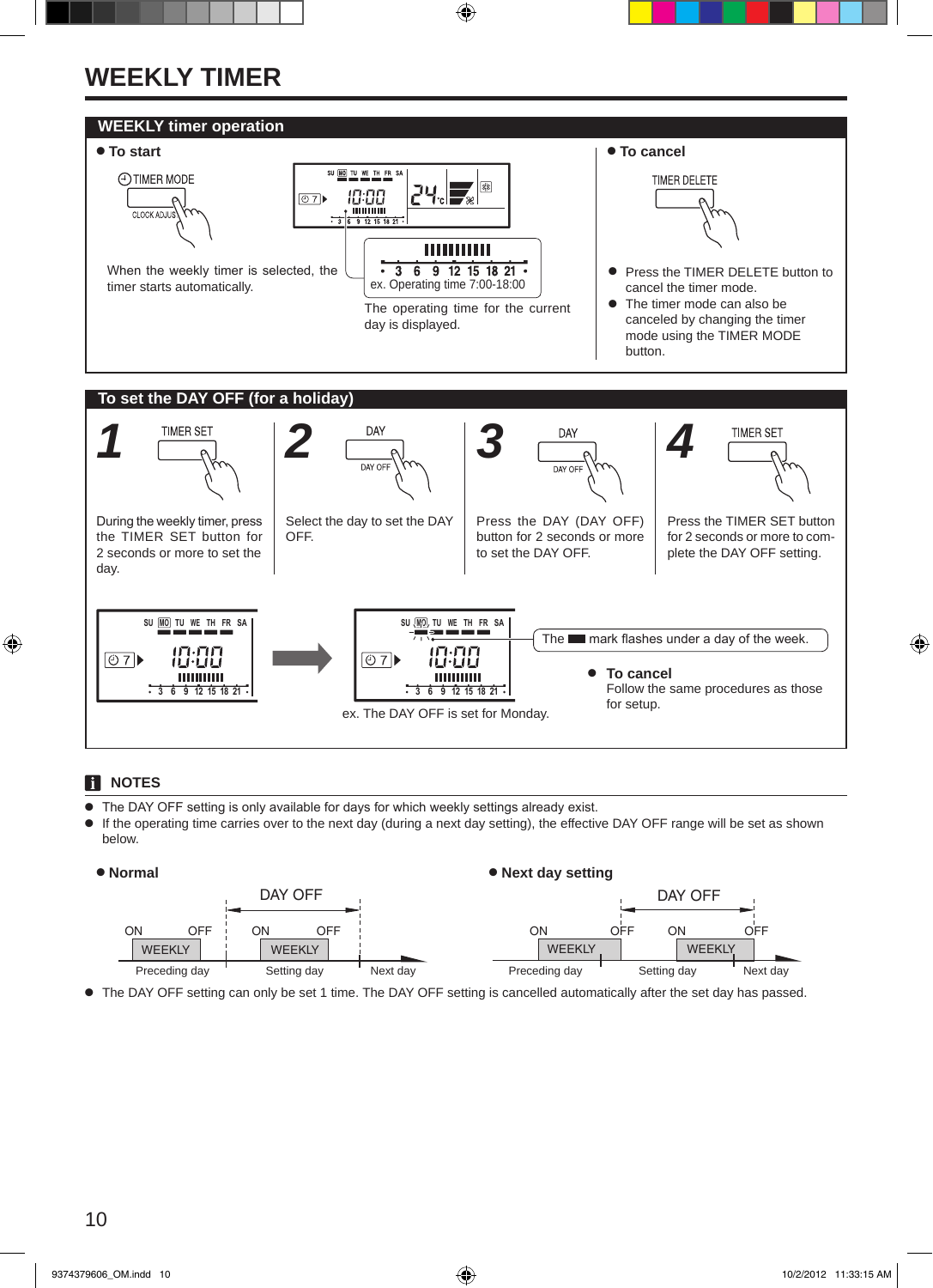# **TEMPERATURE SET BACK TIMER**



- l The SET BACK timer only changes the set temperature, it cannot be used to start or stop air conditioner operation.
- The SET BACK timer can be set to operate up to 2 times per day but only 1 temperature setting can be used.
- The SET BACK timer can be used together with the ON, OFF, and weekly timer functions.
- The SET BACK operating time is displayed only in the SET BACK confirmation display. (Refer to step 1 for the SET BACK confirmation display.)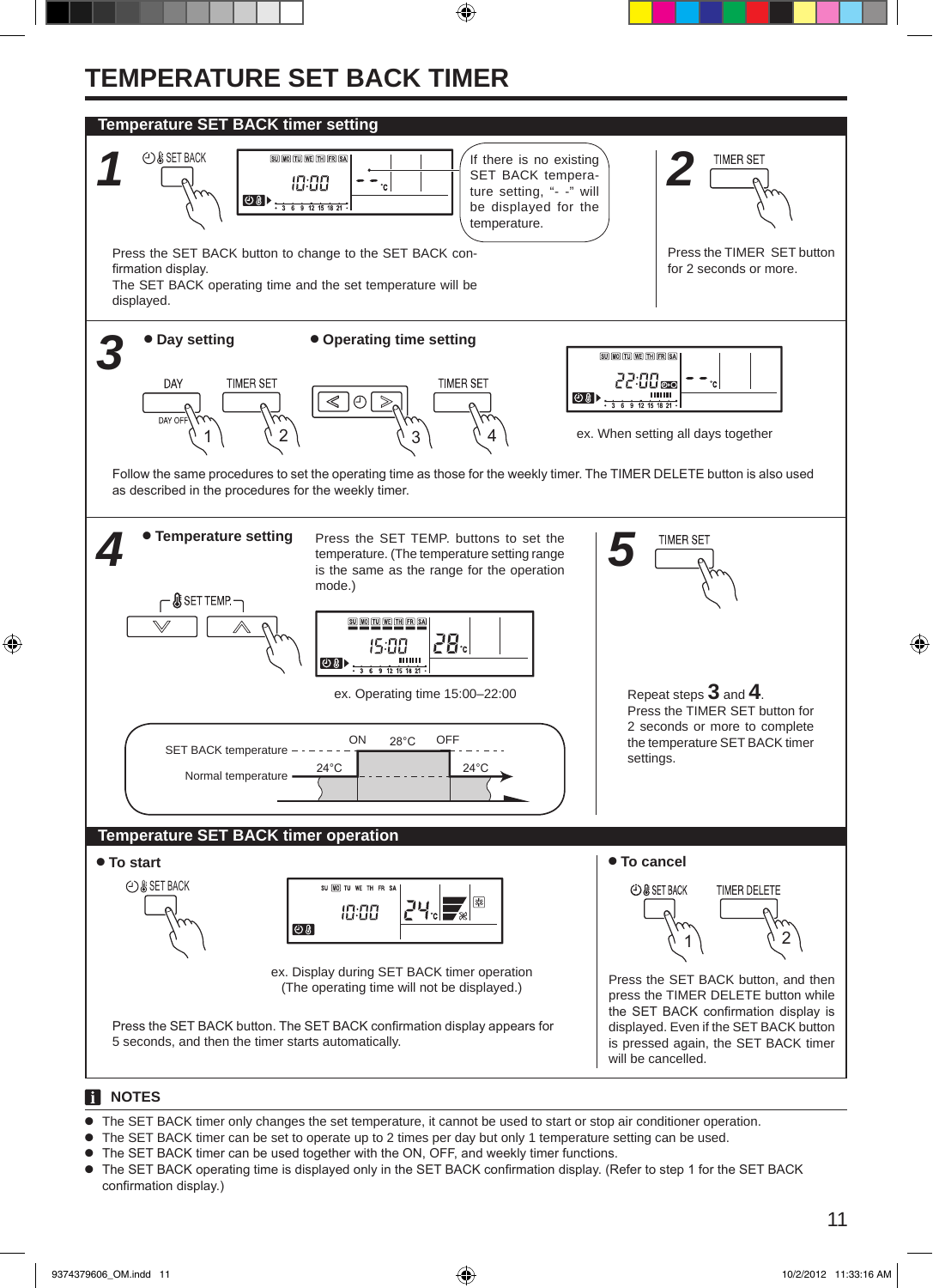## **ECONOMY OPERATION**

Begin air conditioner operation before performing this procedure.

### **To Use the ECONOMY Operation**

### **Press the ECONOMY button.**

The ECONOMY indicator will light.

ECONOMY operation begins.

### **To Stop the ECONOMY Operation**

### **Press the ECONOMY button again.**

The ECONOMY indicator will go out.

Normal operation begins.

#### **About ECONOMY Operation**

At the maximum output, ECONOMY operation is approximately 70% of normal air conditioner operation for cooling and heating.

- $\bullet$  If the room is not cooled (or heated) well during ECONOMY operation, select normal operation.
- l During the monitor period in the AUTO mode, the air conditioner operation will not change to ECONOMY operation even if ECONOMY operation is selected by pressing the ECONOMY operation button.
- l When ECONOMY operation mode is operated, the room temperature will be little higher than the set-temp under cooling mode and lower than set-temp under heating mode. Therefore, the ECONOMY mode is able to save more energy than other normal mode.

### **CLEANING AND CARE**

**CAUTION**

- Before cleaning the unit, be sure to stop the unit and disconnect the power supply.
- **Turn off the electrical breaker.**
- A fan operates at high speed inside the unit, and personal injury could result.
- l When used for extended periods, the unit may accumulate dust inside, reducing its performance. We recommend that the unit be inspected regularly, in addition to your own cleaning and care. For more information, consult authorized service personnel.
- l When cleaning the unit's body, do not use water hotter than 40°C, harsh abrasive cleansers, or volatile agents like benzene or thinner.
- $\bullet$  Do not expose the unit body to liquid insecticides or hairsprays.
- If the unit will not be operated for a period of 1 month or more, be sure to allow the inner parts of the unit to dry thoroughly, in advance, by operating the unit in fan mode for half a day.

#### **Cleaning the Air Filter**

- **Remove the dust from the air filters by vacuuming or washing them. After washing, allow the air filters to dry thoroughly in an area protected from sunlight.**
- l **Dust can be cleaned from the air filter either with a vacuum cleaner, or by washing the filter in a solution of mild detergent and warm water. If you wash the filter, be sure to allow it to dry thoroughly in a shady place before reinstalling.**
- If dust is allowed to accumulate on the air filter, air flow will be reduced, lowering operating efficiency and increasing **noise.**

#### **Filter Indicator Reset (Special setting)**

- Can be used if set correctly during installation. Please consult authorized service personnel when using this function.
	- It lights on when it is time to clean the air filters.

After turning the power on.

Press the MAINTENANCE button for 2 seconds or more on the remote control. The filter indicator will disappear.



|用







**ECONOM**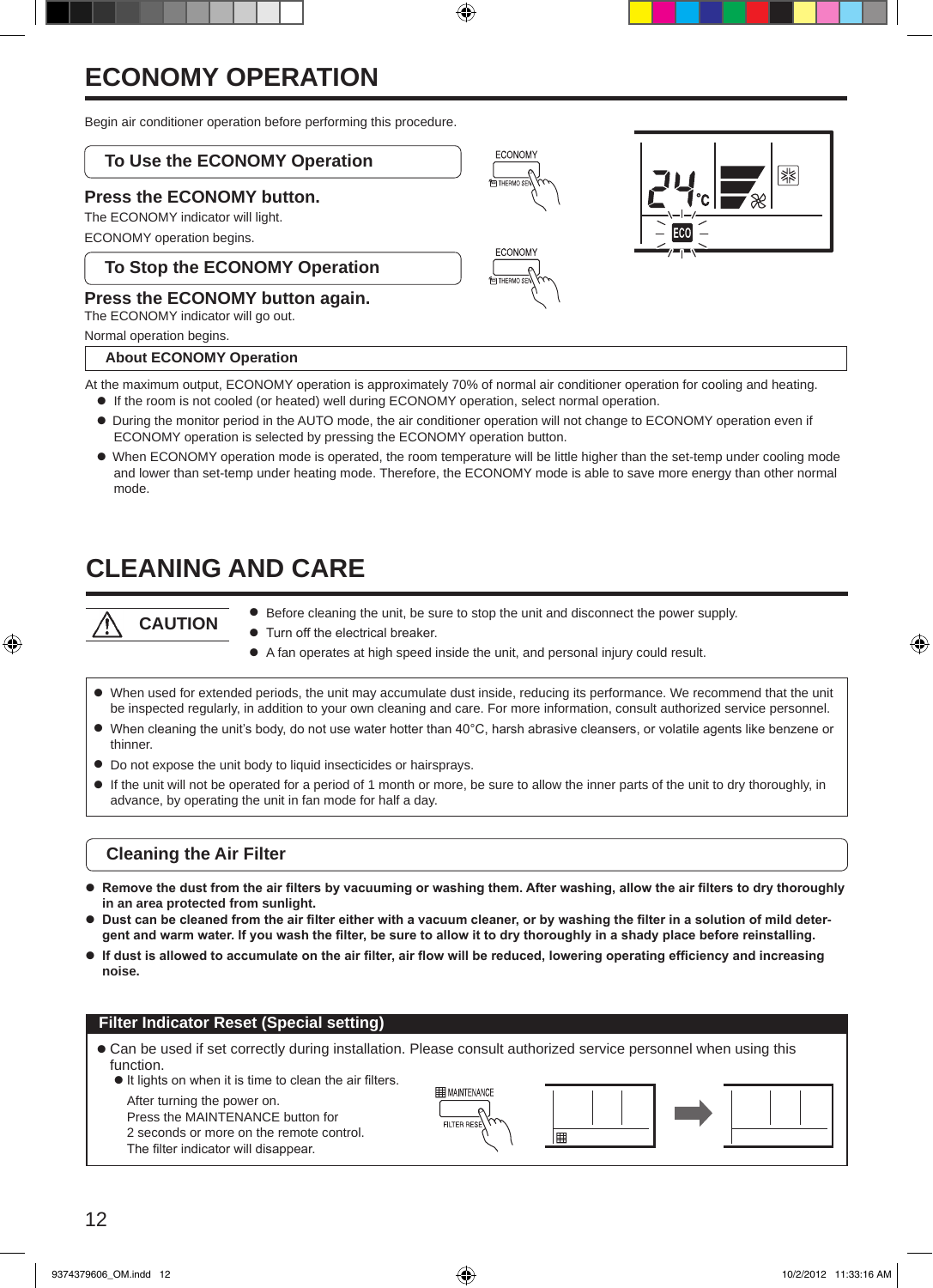### **TROUBLESHOOTING**

#### **Instructions relating to heating (\*) are applicable only to "HEAT & COOL MODEL" (Reverse Cycle).**



In the event of a malfunction (burning smell, etc.), immediately stop operation, turn off the electrical breaker, and consult authorized service personnel.

Merely turning off the unit's power switch will not completely disconnect the unit from the power source. Always be sure to turn off the electrical breaker to ensure that power is completely off. Before requesting service, perform the following checks:

|                                  | Symptom                                                                  | Problem                                                                                                                                                                                                                                                                                                                                                                                                          | See<br>Page |
|----------------------------------|--------------------------------------------------------------------------|------------------------------------------------------------------------------------------------------------------------------------------------------------------------------------------------------------------------------------------------------------------------------------------------------------------------------------------------------------------------------------------------------------------|-------------|
| <b>NORMAL</b><br><b>FUNCTION</b> | Does not operate immedi-<br>ately:                                       | • If the unit is stopped and then immediately started again, the com-<br>pressor will not operate for about 3 minutes, in order to prevent fuse<br>blowouts.<br>• Whenever the electrical breaker is turned off then on again, the protec-<br>tion circuit will operate for about 3 minutes, preventing unit operation<br>during that period.                                                                    |             |
|                                  | Noise is heard:                                                          | • During operation and immediately after stopping the unit, the sound of<br>water flowing in the air conditioner's piping may be heard. Also, noise<br>may be particularly noticeable for about 2 to 3 minutes after starting<br>operation (sound of coolant flowing).                                                                                                                                           |             |
|                                  |                                                                          | * <sup>•</sup> During heating operation, a sizzling sound may be heard occasionally.<br>This sound is produced by the automatic defrosting operation.                                                                                                                                                                                                                                                            | 14          |
|                                  | Smells:                                                                  | • Some smell may be emitted from the indoor unit. This smell is the<br>result of room smells (furniture, tobacco, etc.) which have been taken<br>into the air conditioner.                                                                                                                                                                                                                                       |             |
|                                  | Mist or steam are<br>emitted:                                            | • During cooling or dry operation, a thin mist may be seen emitted from<br>the indoor unit. This results from the sudden cooling of room air by the<br>air emitted from the air conditioner, resulting in condensation and mist-<br>ing.                                                                                                                                                                         |             |
|                                  |                                                                          | * <sup>•</sup> During heating operation, the outdoor unit's fan may stop, and steam<br>may be seen rising from the unit. This is due to the automatic defrosting<br>operation.                                                                                                                                                                                                                                   | 14          |
|                                  | Airflow is weak or stops:                                                | * <sup>•</sup> When heating operation is started, fan speed is temporarily very low, to<br>allow internal parts to warm up.<br>* <sup>•</sup> During heating operation, if the room temperature rises above the ther-<br>mostat setting, the outdoor unit will stop, and the indoor unit will operate<br>at very low fan speed. If you wish to warm the room further, set the<br>thermostat to a higher setting. |             |
|                                  |                                                                          | * <sup>•</sup> During heating operation, the unit will temporarily stop operation (be-<br>tween 4 and 15 minutes) as the automatic defrosting mode operates.<br>During the automatic defrosting operation, $\frac{1}{2}$ will be shown on the<br>remote controller display.                                                                                                                                      | 14          |
|                                  |                                                                          | • The fan may operate at very low speed during dry operation or when<br>the unit is monitoring the room's temperature.                                                                                                                                                                                                                                                                                           |             |
|                                  |                                                                          | • During QUIET operation, the fan will operate at very low speed.                                                                                                                                                                                                                                                                                                                                                |             |
|                                  |                                                                          | • In the monitor AUTO operation, the fan will operate at very low speed.                                                                                                                                                                                                                                                                                                                                         |             |
|                                  | Water is produced from<br>the outdoor unit:                              | * <sup>o</sup> During heating operation, water may be produced from the outdoor unit<br>due to the automatic defrosting operation.                                                                                                                                                                                                                                                                               | 14          |
|                                  | The FILTER indicator<br>blinks:                                          | • Clean the filter. Afterwards, turn the FILTER indicator off.                                                                                                                                                                                                                                                                                                                                                   | 12          |
|                                  | $\Box$ thermo sensor<br>display on the remote<br>controller is flashing: | • The room temperature sensor may be malfunctioning. Please consult<br>authorized service personnel.                                                                                                                                                                                                                                                                                                             |             |
| <b>MORE</b>                      | CHECK ONCE   Does not operate at all:                                    | • Has the circuit breaker been turned off?<br>Has there been a power failure?<br>● Has a fuse blown out, or a circuit breaker been tripped?                                                                                                                                                                                                                                                                      |             |
|                                  |                                                                          | • Is the timer operating?                                                                                                                                                                                                                                                                                                                                                                                        | 8 to 11     |
|                                  | Poor cooling (or Heating*)                                               | $\bullet$ Is the air filter dusty?                                                                                                                                                                                                                                                                                                                                                                               |             |
|                                  | performance:                                                             | • Are the air conditioner's intake grille or outlet port blocked?                                                                                                                                                                                                                                                                                                                                                |             |
|                                  |                                                                          | Did you adjust the room temperature settings (thermostat) correctly?<br>Is there a window or door open?<br>$\bullet$                                                                                                                                                                                                                                                                                             |             |
|                                  |                                                                          | • In the case of cooling operation, is a window allowing bright sunlight<br>to enter? (Close the curtains.)                                                                                                                                                                                                                                                                                                      |             |
|                                  |                                                                          | • In the case of cooling operation, are there heating apparatus and<br>computers inside the room, or are there too many people in the room?                                                                                                                                                                                                                                                                      |             |
|                                  |                                                                          | • Is the unit set for QUIET operation?                                                                                                                                                                                                                                                                                                                                                                           |             |

If the problem persists after performing these checks, or if you notice burning smells, stop operation immediately, turn off electric breaker, and consult with authorized service personnel.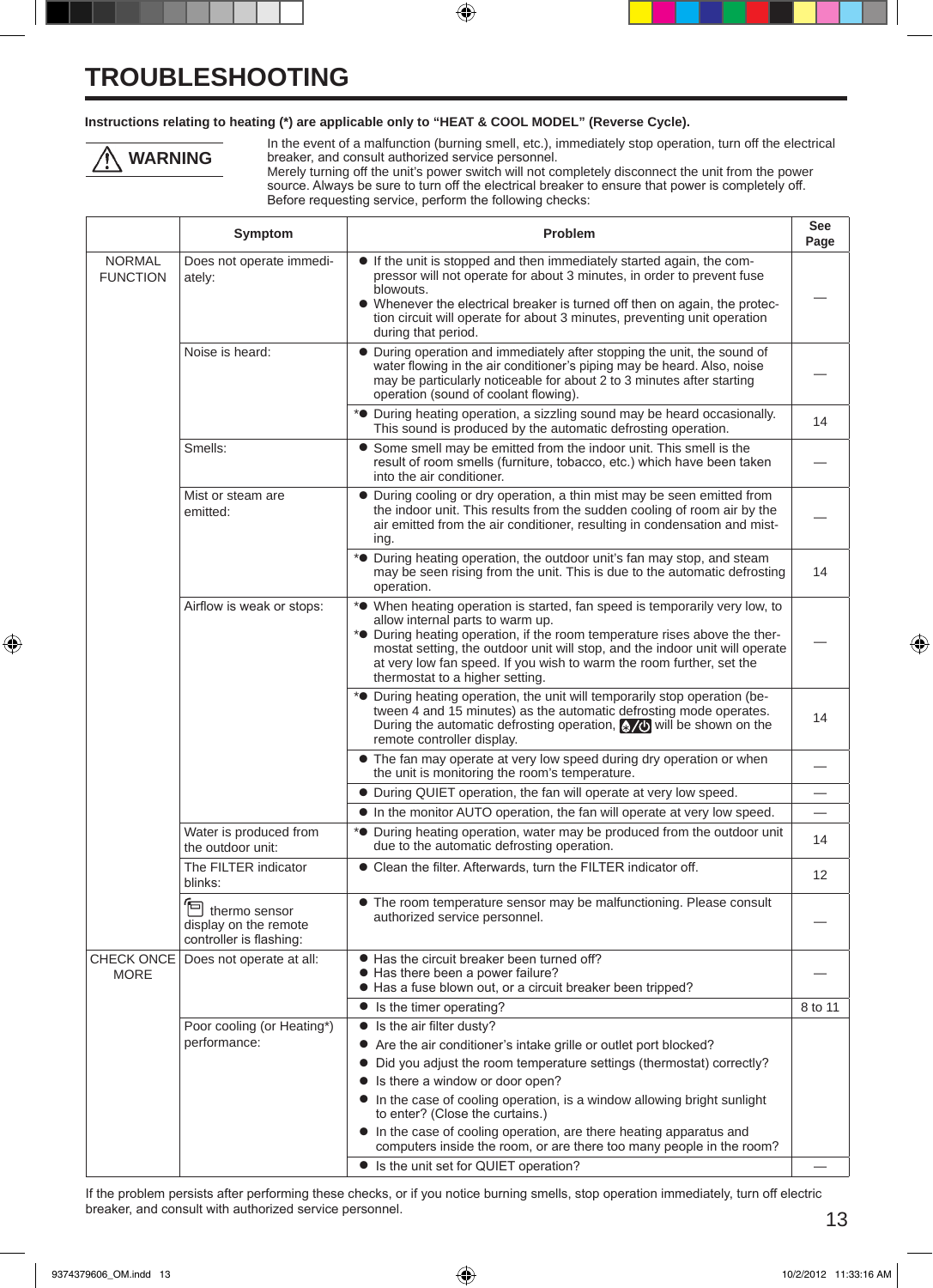## **OPERATING TIPS**

#### **Instructions relating to heating (\*) are applicable only to "HEAT & COOL MODEL" (Reverse Cycle).**

#### **Heating Performance\***

- This air conditioner operates on the heat-pump principle, absorbing heat from outdoor air and transferring that heat indoors. As a result, the operating performance is reduced as outdoor air temperature drops. If you feel that insufficient heating performance is being produced, we recommend you use this air conditioner in conjunction with another type of heating appliance.
- Heat-pump air conditioners heat your entire room by recirculating air throughout the room, with the result that some time may be required after first starting the air conditioner until the room is heated.

### **When Indoor and Outdoor Temperature are High\***

When both indoor and outdoor temperatures are high during use of the heating mode, the outdoor unit's fan may stop at times to protect the unit.

### **Fan speed: AUTO**

- Heating\*: The fan will operate at very low speed when the temperature of the air issued from the indoor unit is low.
- Cooling : As the room temperature approaches that of the set temperature, the fan speed becomes slower.
- Fan : The fan runs at the low fan speed.

#### **Microcomputer-controlled Automatic Defrosting\***

- $\bullet$  When using the heating mode under conditions of low outdoor temperature and high humidity, frost may form on the outdoor unit, resulting in reduced operating performance. In order to prevent this kind of reduced performance, this unit is equipped with a microcomputer-controlled automatic defrosting function. During the defrost cycle, the indoor fan will shutdown and  $\sqrt[4]{\Phi}$  will be displayed on the remote controller. It will take anywhere from 4 to 15 minutes before the air conditioner starts up again.
- After heating operation stops, if frost forms on the outdoor unit, the unit will start automatic defrosting operation. At this time, the outdoor unit will automatically stop after operating for a few minutes.

### **Low Ambient Cooling**

When the outdoor temperature drops, the outdoor unit's fans may switch to low speed, or one of the fans may stop intermittently.

#### **Hot Start\***

The indoor unit prevents cold drafts when heating operation begins.

The indoor unit fan will not operate until the heat exchanger reaches the set temperature.

### **Dual Remote Controllers (optional)**

An additional remove controller can be added up to the maximum of two remote controllers. Either remote controller can control the air conditioner. However, the timer functions cannot be used at the slave unit.

#### **Group Control**

1 remote controller can control up to 16 air conditioners. All of the air conditioners will be operated with the same settings.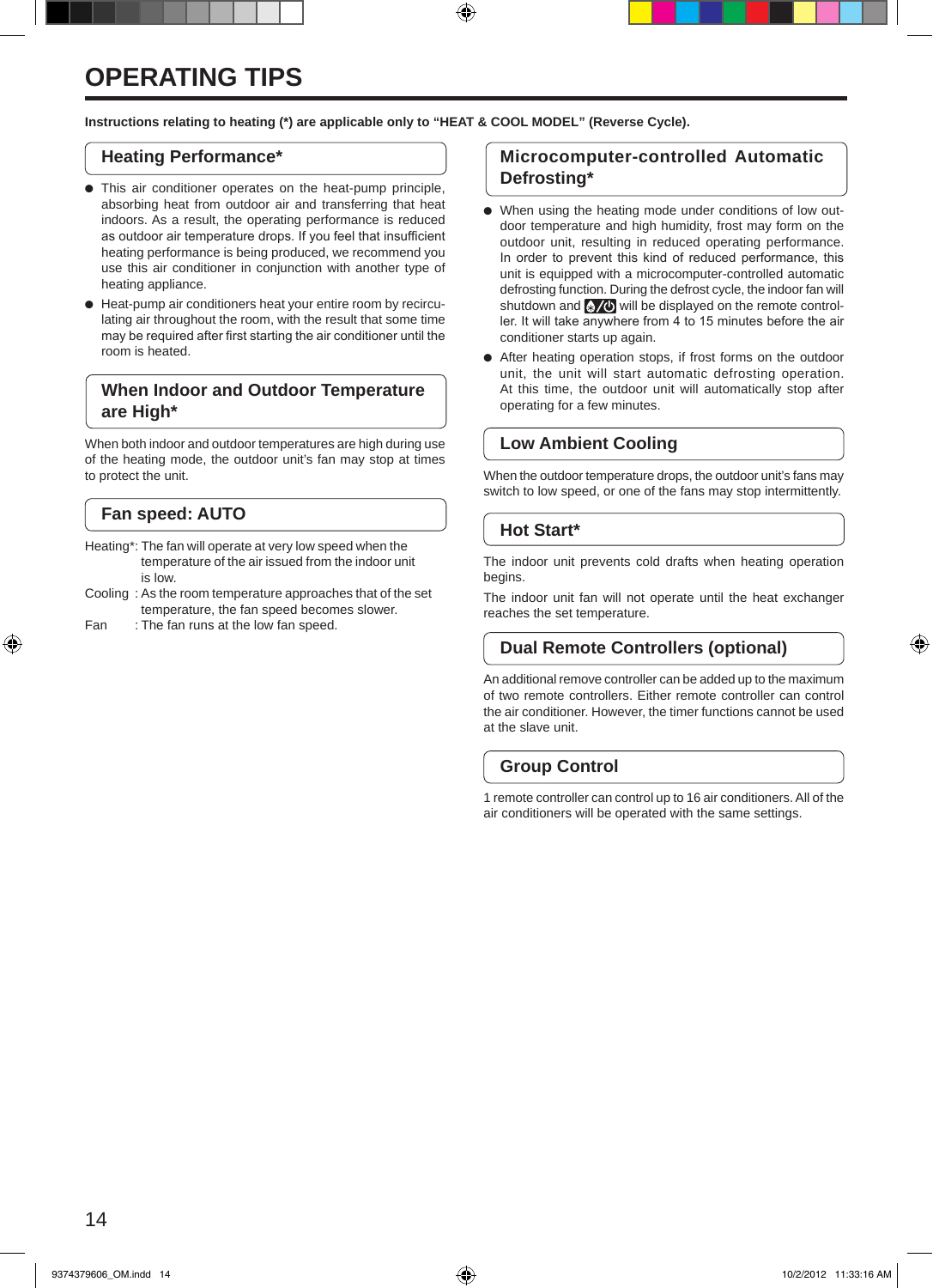#### **Mode operation**

#### **AUTO (in COOLING model):**

 l When AUTO (automatic changeover) operation first selected, the fan will operate at very low speed for about a few minutes, during which time the indoor unit detects the room conditions and selects the proper mode.



- l When the indoor unit has adjusted your room's temperature to near the temperature setting, it will begin monitor operation. In the monitor operation mode, the fan will operate at low speed. If the room temperature subsequently changes, the indoor unit will once again select the appropriate operation (cooling) to adjust the temperature to the value set in the temperature setting.
- l If the mode automatically selected by the unit is not what you wish, select one of the mode operation (COOL, DRY, FAN).

#### **AUTO [in HEAT & COOL (Reverse Cycle) model]:**

- l When AUTO (automatic changeover) is selected, the air conditioner selects the appropriate operation mode (cooling or heating) according to your room's present temperature.
- l When AUTO operation first selected, the fan will operate at low speed for about a few minute, during which time the indoor unit detects the room conditions and selects the proper operation mode.

 Room temperature is higher than the defined temperature in temperature setting  $\rightarrow$  Cooling mode or dry mode

 Room temperature is close to the defined temperature in temperature setting → Determined by outdoor temperature



 Room temperature is lower than the defined temperature in temperature setting  $\rightarrow$  Heating mode

- l When the air conditioner has adjusted your room's temperature to near the thermostat setting, it will begin monitor operation. In the monitor operation mode, the fan will operate at low speed. If the room temperature subsequently changes, the air conditioner will once again select the appropriate operation (heating, cooling) to adjust the temperature to the value set in the thermostat.
- l If the mode automatically selected by the unit is not what you wish, select one of the mode operation (HEAT, COOL, DRY, FAN).
- HEAT\*:  $\bullet$  Use to warm your room.
	- $\bullet$  When heating mode is selected, the air conditioner will operate at very low fan speed for about 3 to 5 minutes, after which it will switch to the selected fan setting. This period of time is provided to allow the indoor unit to warm up before beginning full operation.
	- When the outdoor temperature is very low, frost may form on the outdoor unit, and its performance may be reduced. In order to remove such frost, the unit will automatically enter the defrost cycle from time to time. During automatic defrosting operation, the heat operation will be interrupted.
	- l After the start of heating operation, it takes sometime before the room gets warmer.
- **COOL:**  $\bullet$  Use to cool your room.
- **DRY:**  $\bullet$  Use for gently cooling while dehumidifying your room.
	- You cannot heat the room during dry mode.
		- During dry mode, the unit will operate at low speed; in order to adjust room humidity, the indoor unit's fan may stop from time to time. Also, the fan may operate at very low speed when adjusting room humidity.
		- The fan speed cannot be changed manually when dry mode has been selected.
- **FAN:**  $\bullet$  Use to circulate the air throughout your room.

#### **During heating mode:**

Set the thermostat to a temperature setting that is higher than the current room temperature. The heating mode will not operate if the thermostat is set lower than the actual room temperature.

#### **During cooling/dry mode:**

Set the thermostat to a temperature setting that is lower than the current room temperature. The cooling and dry modes will not operate if the thermostat is set higher than the actual room temperature (in cooling mode, the fan alone will operate).

#### **During fan mode:**

You can not use the unit to heat and cool your room.